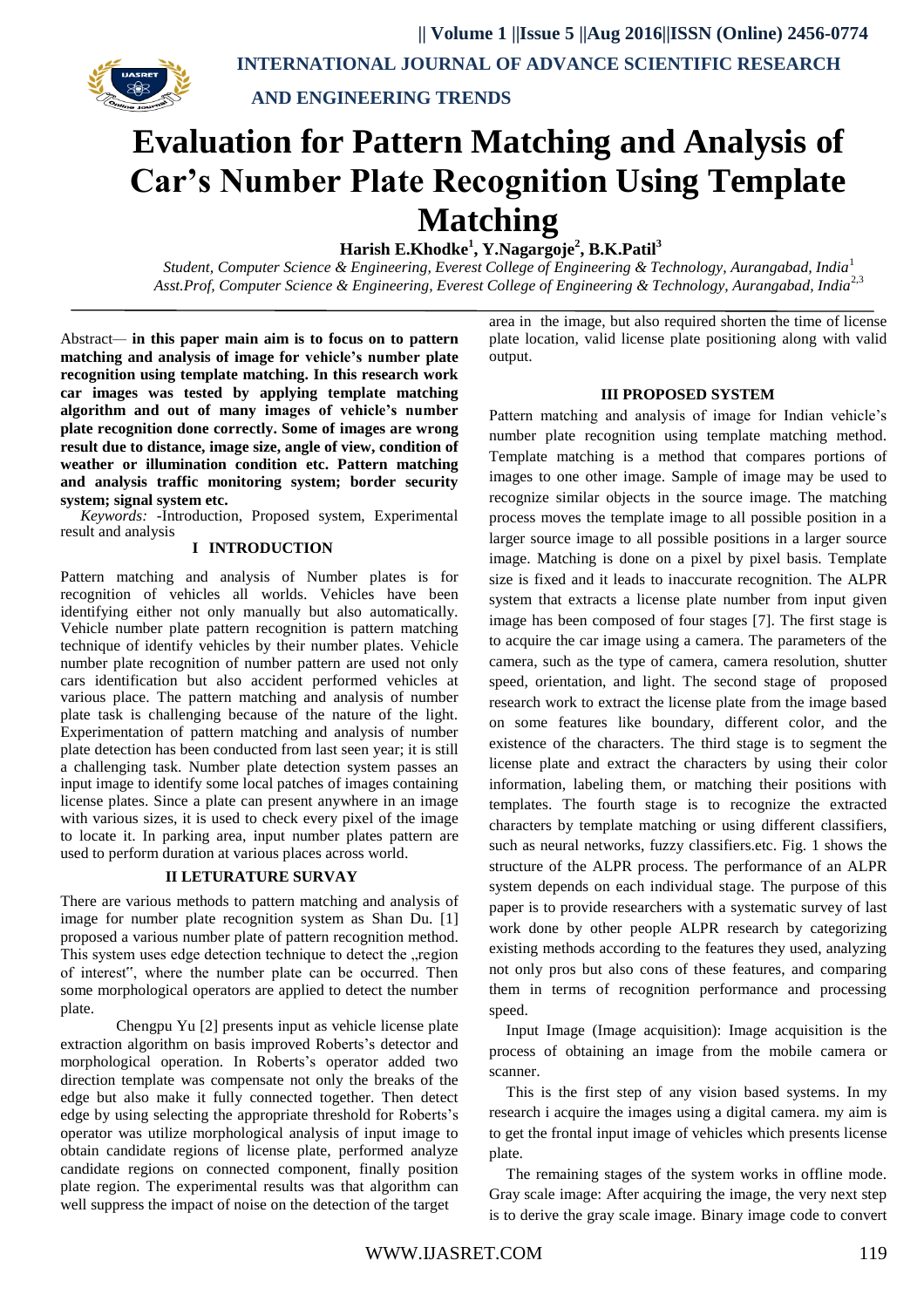

an image to a gray scale:

STEP1: Load input images vehicle number plate

STEP2: Retrieve the properties of image

STEP3: Get access image data of vehicle number plate

STEP4: For each height and for each width of the image, convert image to gray scale by using average of r,g,b values of the image convert to gray scale manually

STEP5: Display output image after converting to gray scale.

STEP6: gray scale converted image passes for dilation.

STEP7: For structuring element above using dilate.

STEP8: Display of image by applying morphological operation.

STEP9: Binarization for obtaining threshold level

STEP10: Segmentation

#### **Proposed Algorithm:**

Input: Vehicle number plate image

Output: Recognition of vehicle number plate

Step1: Input vehicle number plate image in RGB

Step2: Convert RGB to Binary image

Step3: Convert Binary image to Gray scale

Step4: Extraction

Step5: Segmentation

Step6: Template matching method

Step7: Recognition of vehicle number plate

#### **Comparison and Recognition**

Pattern matching and analysis of number plate recognition system in which the segmented number or characters will recognize and converted into text for further processing. Pattern matching and analysis of number plate recognition involves different process like image as i/p, feature extraction, segmentation and template matching algorithm. Here the numbers or characters are normalized to as per standard number plate. Templates for numbers and characters are not only prepared but also normalized into blocks with no borders or white spaces that surround the characters as per standard template of English alphabets and numerals. Similar process was used to segmentation the characters from i/p image. Each character OR number is matched with the according standard template using

Pr Preprocessing: Preprocessing is one of the most fundamental steps to carry out on the image preorder to develop higher order algorithms.

A) The image was transformed to gray scale and resized to 480 x 640 pixels to increase the speed of execution.

#### B) **Gray scale Conversion:**

For every (i,j)th 24 bit RGB pixel, 8 bit Grayscale pixel is calculated by using R,G and B values and using the formula:

gray(i,j)=0.59\*R(i,j)+0.30\*G(i,j)+0.11\*B(i,j)

**Median Filter:** Median filter is a non-linear digital filter used for removing salt and pepper noise from an image. It replaces the gray value of a pixel by using median of the gray values of its neighbors. We have used a 4x4 mask



# Figure 1 :Flow of Character Recognition

correlation method to measure the equality between images. Correlation coefficient value ranges from 0 to 1. The value 0 says minimum match and value 1 says maximum match. Feature extraction is the key step in ANPR system, which includes the correctness of the system significantly. The aim of in this phase, given an input image, is to produce a number of present regions, with high correct output of containing number plate and validate for true number plate.

Image Acquisition and Pre-processing In this system a high resolution of digital camera images are used to acquire an image. Images are resized to (648X 486). All the processing steps are executed on gray scale image. Preprocessing is mainly used to enhance to reduce the noise in the image. In order to solve the problem of input image as low quality but also low contrast in car images. Images of number plate as input are converted by using method gray scale image.

As given input of vertical edge detection the numbers or characters on given number plate region contain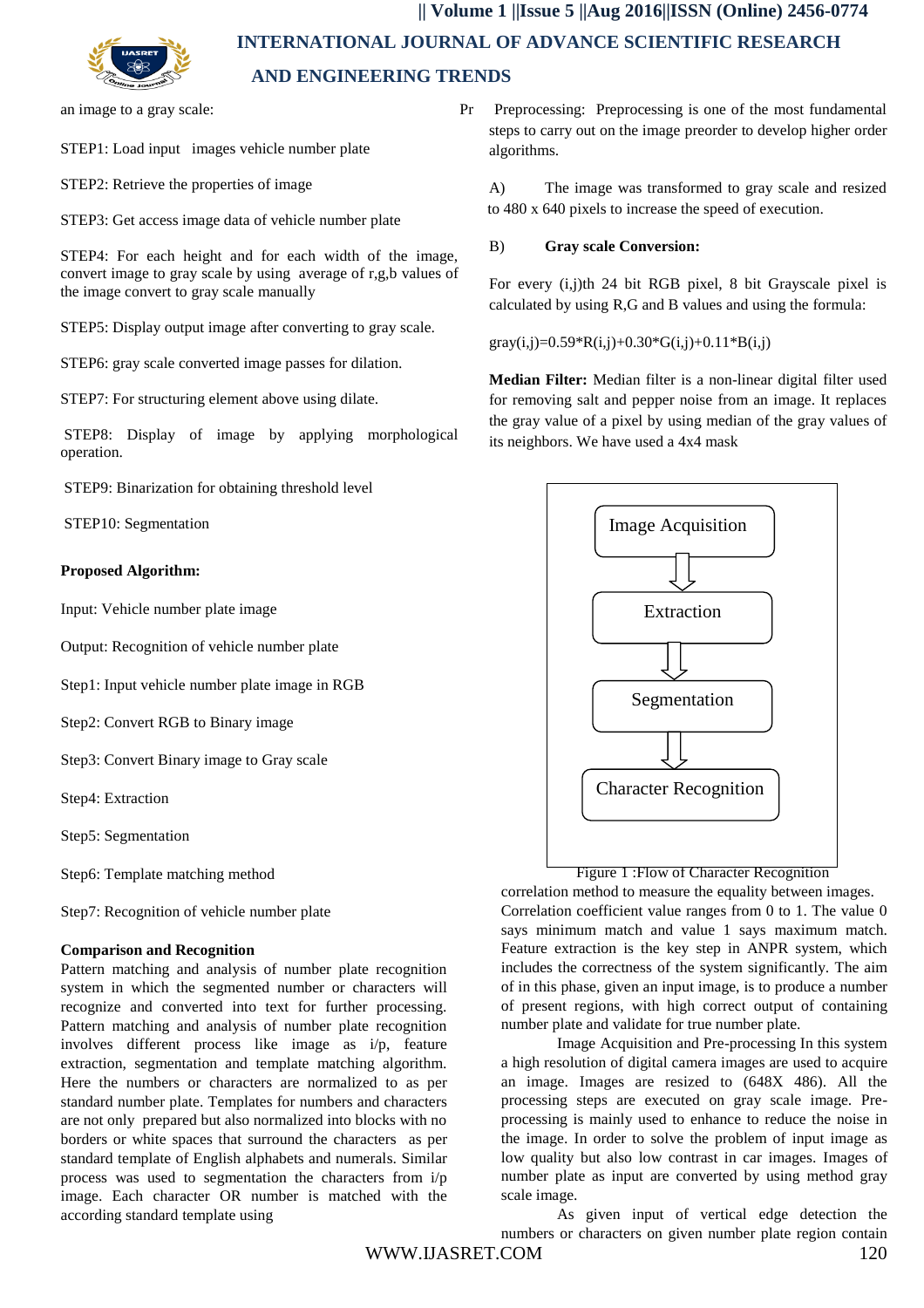

abundant edges as compared to background area of image. This feature is given for locating the plate area from the input image. Sobel vertical edge detection is used to find out the regions of image which have may present high pixel variance value [8]. To extract candidate number plate area from the entire image, threshold has been used to select rows which are having particular white pixel density.

Plate Area selection morphological operations used to remove unrelated objects in the image. Dilation and morphological are used to extract given plate areas from the total image. Many times background areas of number plate may also get declared as plate for recognition. So to remove the fake number plate validation is done using the aspect ratio of the plate and horizontal cuts [09] in the number plate.

Given number plate extraction after the detection of candidate number plate area, Bounding Box used to extract input plate area from the original image. From the Bounding Box analysis, respective row and column represents of plate area are found out. Once the indices of number plate are seen, the given number plate is extracted from original gray scale image.

The aim of feature vector of image is to define compare features of the characters or numbers. taking the most correct feature of each character can not only facilitate data visualization and data knowing, reduce the measurement of value , storage requirements for image, training, method and utilization time, particularly when the features of image are redundant.

Initially stage, the centroid of the character image is determined. With respect to centroid, number of operations along the axes, 0 to 1 and 1 to 0, up to the boundary of character or number have been counted. Transitions are specified according to axes with predetermined angles.

Character Segmentation: Segmentation is most important processes in the given input number plate recognition, so all further steps rely on it. If the segmentation fails, a character may be incorrectly divided into two pieces, or two characters can be improperly merged together. We can use a horizontal forecast of a number plate for the segmentation, or one of the more sophisticated methods, such as segmentation using the template matching. In this segmentation i use two types of segmentation: a. Horizontal segmentation b. Vertical segmentation. First I have been performed vertical segmentation on the number plate then the characters or numbers are vertically segmented. After performing vertical segmentation we have to perform horizontal segmentation by performing this i get character from the number plate.

Template matching algorithm: Template matching method block is used for matching the template image for process performed on with given image as input. The template image and the input image for pattern matching and analysis of number plate recognition for images are of same orientation and resolution. Size of template image must smaller than the input image. Template matching method belongs to Computer Vision System Toolbox, from analysis and enhancement library stored in disk. Port one of is used to input the input image and port two is used to input the template image. Output port deals the output as best not only match location but also template metric value.

# **V EXPERIMENTAL RESULTS AND ANALYSIS**



Figure 2 Load image



Figure .3 Pre-processing on load image of output



Figure 4 Feature extraction of number plate